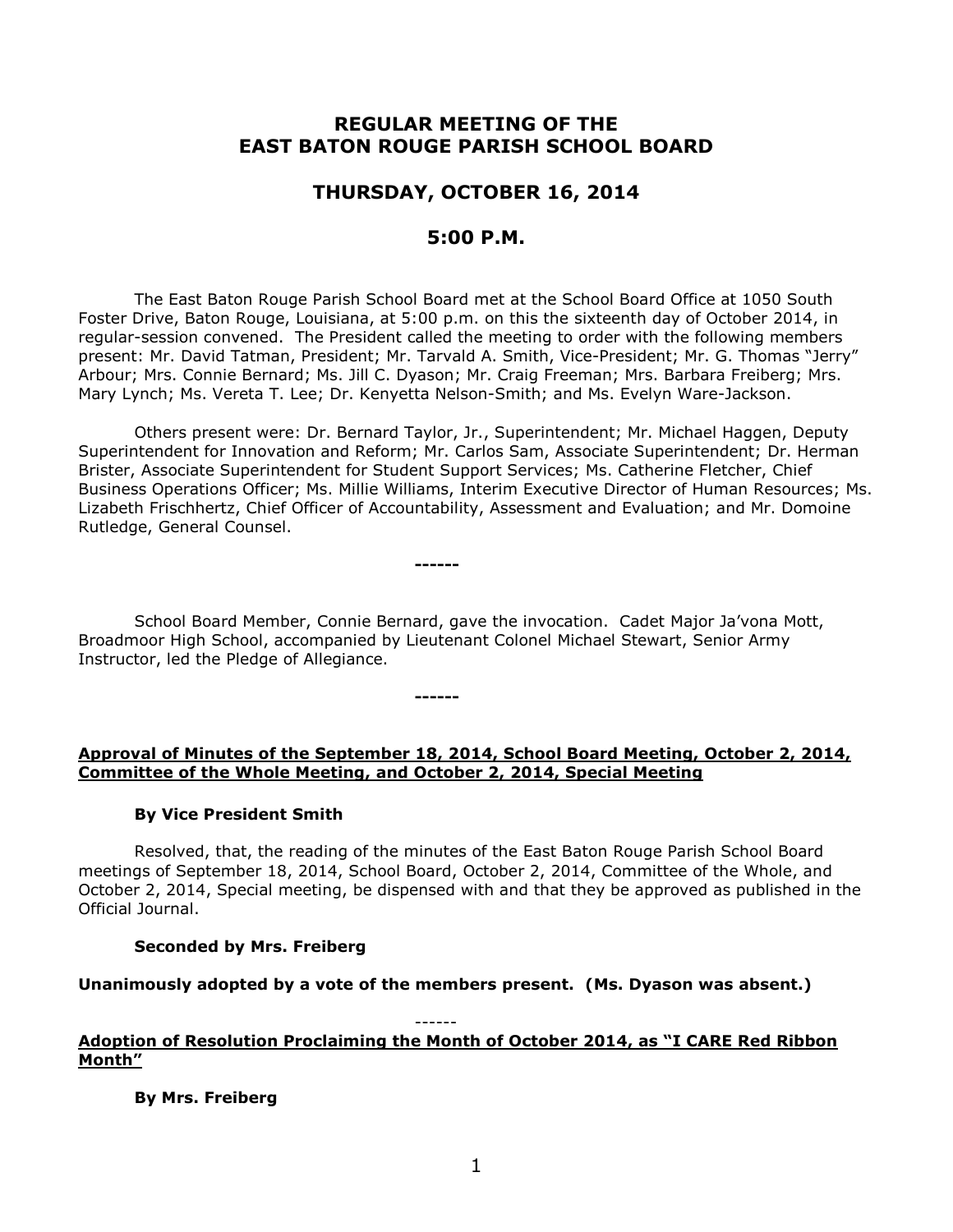Resolved, that, the East Baton Rouge Parish School Board does hereby adopt a resolution proclaiming the month of October 2014, as "I CARE Red Ribbon Month." **(A copy of the Resolution has been marked "Official Copy" and placed in the files of the Board.)**

### **Seconded by Mrs. Bernard**

**Unanimously adopted by a vote of the members present. (Mr. Freeman and Mrs. Lynch were absent.)**

**Adoption of Resolution Proclaiming the Week of October 20-24, 2014, as "School Bus Safety Week" and "School Bus Driver Appreciation Week"** 

**------**

#### **By Mrs. Bernard**

Resolved, that, the East Baton Rouge Parish School Board does hereby adopt a resolution proclaiming the week of October 20-24, 2014, as "School Bus Safety Week" and "School Bus Driver Appreciation Week." **(A copy of the Resolution has been marked "Official Copy" and placed in the files of the Board.)**

### **Seconded by Ms. Lee**

**Unanimously adopted by a vote of the members present. (Mr. Freeman and Mrs. Lynch were absent.)**

**------**

**Approval of Contract with Manuel Forestry, LLC**

#### **By Ms. Ware-Jackson**

Resolved, that, the East Baton Rouge Parish School Board does hereby approve a contract for timber management consulting services with Manuel Forestry, LLC.

#### **Seconded by Mrs. Bernard**

**Unanimously adopted by a vote of the members present. (Mr. Freeman and Mrs. Lynch were absent.)**

**------**

## **Approval of Consent Agenda Items**

#### **By Vice President Smith**

Resolved, that, the East Baton Rouge Parish School Board does hereby approve the Consent Agenda items.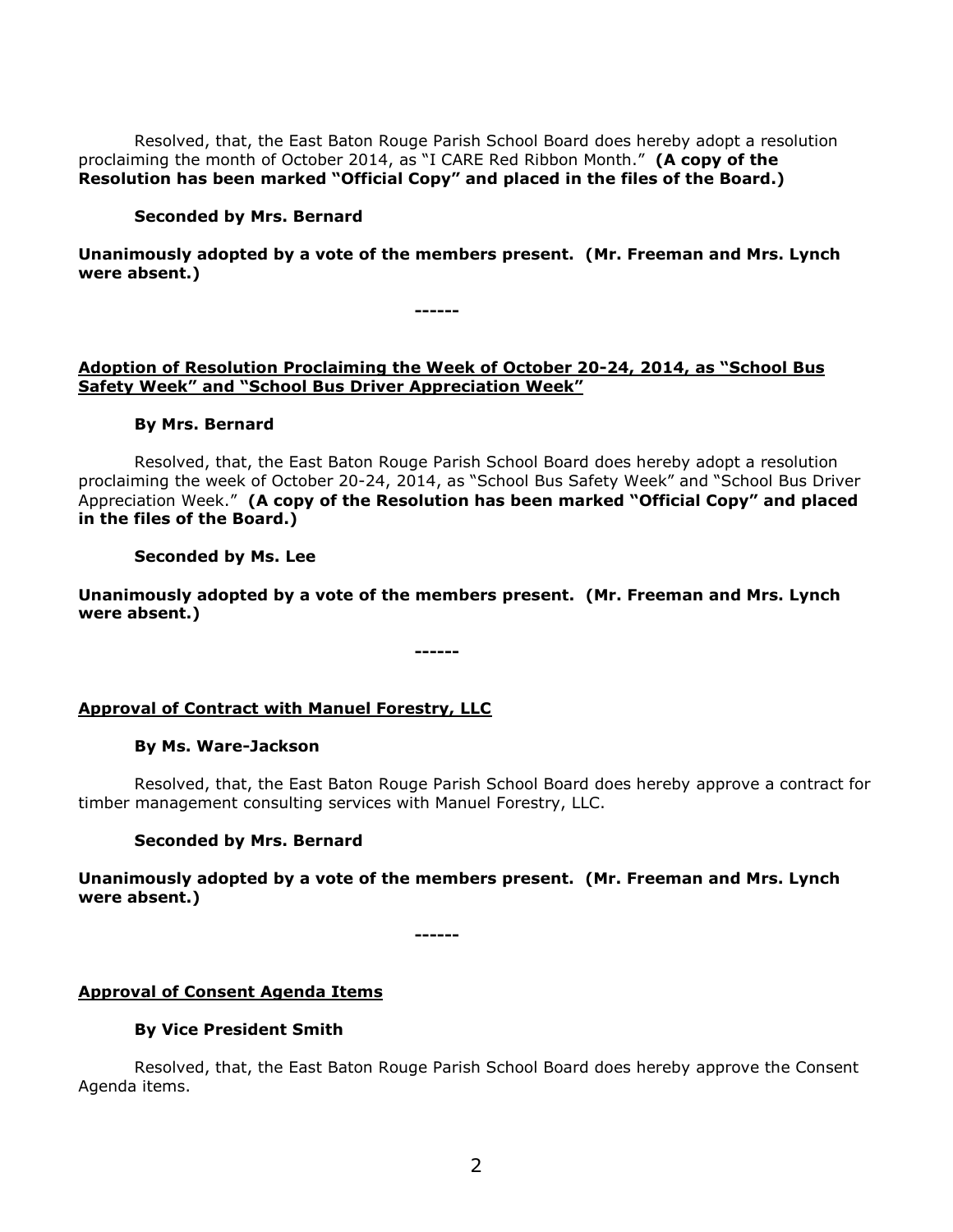### **Seconded by Dr. Nelson-Smith**

## **Unanimously adopted by a vote of the members present. (Mr. Freeman and Mrs. Lynch were absent.)**

**------**

## *The following items were approved as part of the Consent Agenda:*

Approval to renew a professional services contract between the East Baton Rouge Parish School Board and ONCOURSE Systems for Education, LLC, in the amount of \$63,000.00 for a lesson planner and website licenses. (Funding Source: Professional Development/Technology).

Approval to renew a professional services agreement between the East Baton Rouge Parish School Board and the Board of Supervisors of Louisiana State University and A&M College in the amount of \$13,000.00 as it relates to the NOYCE TIGERS program for the National Science Foundation. (Funding Source: EBRPSS will pay a stipend in the amount of \$10,000.00, and LSU will reimburse EBR for salaries and benefits not to exceed \$13,000.00).

Approval of a servitude agreement between the East Baton Rouge Parish School Board and the East Baton Rouge Sewerage Commission for a local services agreement/cooperative endeavor. The agreement serves as an acceptance of the transfer of property ownership and temporary access of equipment for the cash offer of \$10,695.00 for city-wide and future Christa McAuliffe Superintendent's Academy sewer improvements.

Approval of a Video Production Support Agreement between the East Baton Rouge Parish School Board and Hometown Productions, Inc., in the amount of \$31,920.00 for the production of two video packages a month (October 2014-May 2015). (Funding Source: Communications Department).

Approval of a Cooperative Endeavor Agreement between the East Baton Rouge Parish School Board and Louisiana Economic Development Small and Emerging Business Development Program for Northdale Superintendent's Academy students to participate in a Youth Entrepreneurial Course. The cost for the program will be covered by the Louisiana Economic Development Department, allowing the district access to the instruction at no cost.

Approval to continue a data sharing agreement between the East Baton Rouge Parish School Board and the LSU Foundation/College of Human Sciences and Education (LSYOU), AT&T Services, Inc., and Edvance Research, Inc. for 2014-2016 as it relates to the Louisiana State Youth Opportunity Unlimited (LSYOU) program.

**------**

## *END OF CONSENT AGENDA ITEMS*

**------**

## **Approval of School Board Policy Revisions**

**By Ms. Dyason**